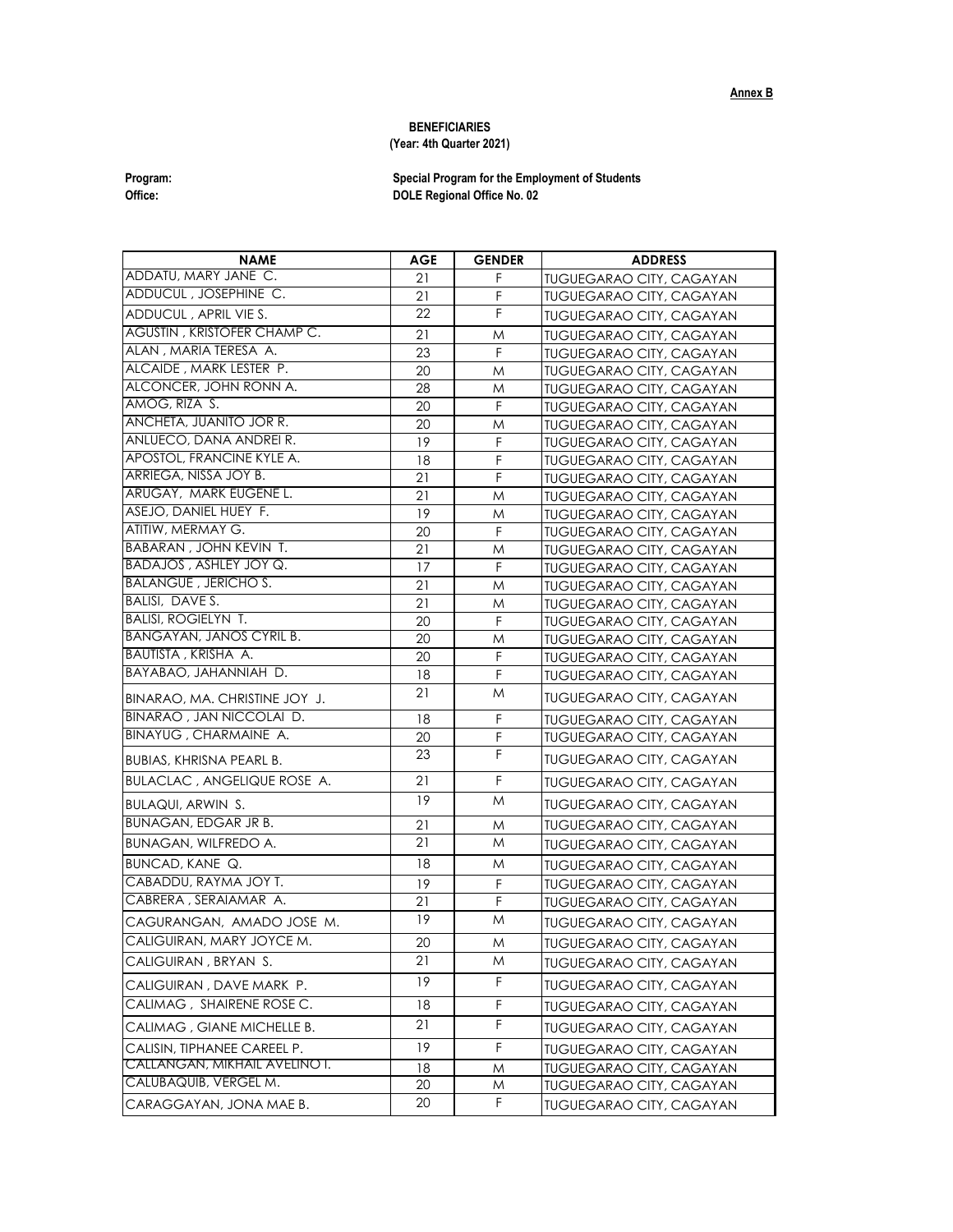| CARANGUIAN, ANGELICA C.         | 21 | F. | <b>TUGUEGARAO CITY, CAGAYAN</b> |
|---------------------------------|----|----|---------------------------------|
| CAUILAN, ZEIMAR D.              | 18 | F  | <b>TUGUEGARAO CITY, CAGAYAN</b> |
| CAUILAN, KEZIAH JENWINT.        | 18 | F  | <b>TUGUEGARAO CITY, CAGAYAN</b> |
| CAUILAN, DIVINE JOY P.          | 20 | M  | <b>TUGUEGARAO CITY, CAGAYAN</b> |
| CUDAL, RYAN B.                  | 21 | M  | <b>TUGUEGARAO CITY, CAGAYAN</b> |
| CUDIAMAT, ERIKA C.              | 21 | F  | TUGUEGARAO CITY, CAGAYAN        |
| CUSIPAG, JOSHUA B.              | 20 | M  | <b>TUGUEGARAO CITY, CAGAYAN</b> |
| DANAO, EDELYN B.                | 21 | F  | <b>TUGUEGARAO CITY, CAGAYAN</b> |
| DANAO, TRIXIE JOY B.            | 21 | F  | <b>TUGUEGARAO CITY, CAGAYAN</b> |
| DAYAG, CECILLE A.               | 21 | F  | <b>TUGUEGARAO CITY, CAGAYAN</b> |
| DE ASIS, ARNEL B.               | 21 | M  |                                 |
| DE YRO, JAYLYNN F.              | 20 | F  | <b>TUGUEGARAO CITY, CAGAYAN</b> |
| DELA CRUZ, ENOR K.              |    |    | <b>TUGUEGARAO CITY, CAGAYAN</b> |
| DELOS SANTOS, ROBIN L.          | 18 | M  | <b>TUGUEGARAO CITY, CAGAYAN</b> |
| DICIANO, MARY ROSE J.           | 22 | M  | <b>TUGUEGARAO CITY, CAGAYAN</b> |
| DUCA, KEITH RYAN P.             | 18 | F  | <b>TUGUEGARAO CITY, CAGAYAN</b> |
| DULIN, JOHN CARLOS G.           | 21 | M  | <b>TUGUEGARAO CITY, CAGAYAN</b> |
| DURWIN, CHRISTIAN B.            | 17 | M  | TUGUEGARAO CITY, CAGAYAN        |
| ECLIPSE, ANA CRISTINA T.        | 18 | M  | <b>TUGUEGARAO CITY, CAGAYAN</b> |
|                                 | 21 | F  | <b>TUGUEGARAO CITY, CAGAYAN</b> |
| ESCOBAR, IVAN M.                | 18 | M  | <b>TUGUEGARAO CITY, CAGAYAN</b> |
| ESCOBAR, JUAN NICO M.           | 19 | M  | <b>TUGUEGARAO CITY, CAGAYAN</b> |
| ESQUILONA, MELDY ANN Z.         | 18 | F  | <b>TUGUEGARAO CITY, CAGAYAN</b> |
| EUGENIO, BIEN CARL P.           | 19 | M  | <b>TUGUEGARAO CITY, CAGAYAN</b> |
| FELIPE, RITCGHIE HAROLD B.      | 19 | M  | <b>TUGUEGARAO CITY, CAGAYAN</b> |
| FLORES, JENIE JANE C.           | 17 | F  | <b>TUGUEGARAO CITY, CAGAYAN</b> |
| FURIGAY, MARK JOSHUA T.         | 18 | M  | <b>TUGUEGARAO CITY, CAGAYAN</b> |
| GAMMAD, RUFINA D.               | 19 | F  | <b>TUGUEGARAO CITY, CAGAYAN</b> |
| GARDUCE, GODFRED L.             | 16 | M  | <b>TUGUEGARAO CITY, CAGAYAN</b> |
| GUITTU, JAY MAR C.              | 21 | M  | <b>TUGUEGARAO CITY, CAGAYAN</b> |
| GUIYAB, MIKHEYLA C.             | 20 | F  | <b>TUGUEGARAO CITY, CAGAYAN</b> |
| GUNNACAO, MONICA F.             | 18 | F  | <b>TUGUEGARAO CITY, CAGAYAN</b> |
| GUZMAN, JEREMY B.               | 18 | M  | <b>TUGUEGARAO CITY, CAGAYAN</b> |
| GUZMAN, ALDWIN CHESTER L.       | 22 | F  | TUGUEGARAO CITY, CAGAYAN        |
| GUZMAN, IDRHA GIANNE A.         | 20 | M  | <b>TUGUEGARAO CITY, CAGAYAN</b> |
| HERMENEGILDO, IVYROSE G.        | 19 | F  | <b>TUGUEGARAO CITY, CAGAYAN</b> |
| <b>ILAGAN, DOME NIQUE T.</b>    | 20 | M  | <b>TUGUEGARAO CITY, CAGAYAN</b> |
| LABANG, PHILIP T.               | 21 | M  | TUGUEGARAO CITY, CAGAYAN        |
| LANGCAY, MELODY P.              | 21 | F  | <b>TUGUEGARAO CITY, CAGAYAN</b> |
| LANGUIAN, CHABELITA D.          | 21 | F  | TUGUEGARAO CITY, CAGAYAN        |
| LAZO, ACE M.                    | 18 | M  | TUGUEGARAO CITY, CAGAYAN        |
| LINGAT, ESTHER YVES T.          | 21 | M  | TUGUEGARAO CITY, CAGAYAN        |
| LUGO, CRISANTO JR. L.           | 23 | M  | <b>TUGUEGARAO CITY, CAGAYAN</b> |
| LUNNAY, VIRGINIA M.             | 18 | F  | TUGUEGARAO CITY, CAGAYAN        |
| MACABABBAD, CHARMANE A.         | 18 | F  | <b>TUGUEGARAO CITY, CAGAYAN</b> |
| MACANANG, NHERICA B.            | 20 | F  | TUGUEGARAO CITY, CAGAYAN        |
| MAESTRE, TSCHANE P.             | 19 | F  | TUGUEGARAO CITY, CAGAYAN        |
| MAGADDATU, OLSEN G.             | 16 | M  | TUGUEGARAO CITY, CAGAYAN        |
| MAGGAY, DANICA V.               | 21 | F  | <b>TUGUEGARAO CITY, CAGAYAN</b> |
| MALANA, FLORENCIO M.            | 22 | F  | <b>TUGUEGARAO CITY, CAGAYAN</b> |
| MALLILLIN, MYLENE M.            | 18 | M  | <b>TUGUEGARAO CITY, CAGAYAN</b> |
| MALLILLIN, ALVIN DENVER A.      | 20 | M  | <b>TUGUEGARAO CITY, CAGAYAN</b> |
| MALLILLIN, KEIL CHANDLER H.     | 20 | M  | <b>TUGUEGARAO CITY, CAGAYAN</b> |
| MALLILLIN, DENNIS T.            | 20 | F  | <b>TUGUEGARAO CITY, CAGAYAN</b> |
| MANGULAD, JULIUS CEAZAR B.      | 15 | M  | <b>TUGUEGARAO CITY, CAGAYAN</b> |
| MARTIREZ, MA. THERESA ANGELA F. | 19 | F  | TUGUEGARAO CITY, CAGAYAN        |
|                                 |    |    |                                 |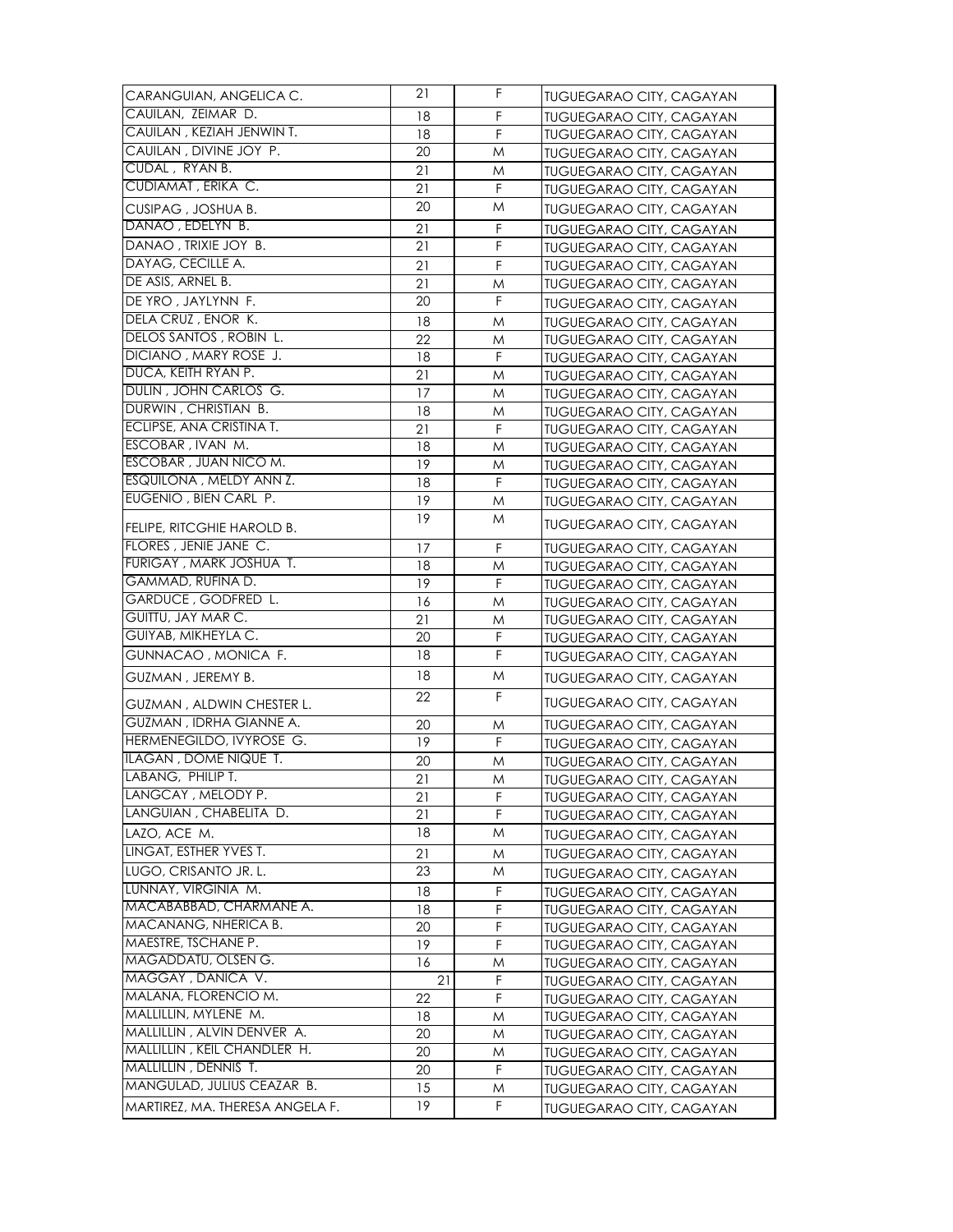| MAURICIO, MARIA VICTORIA C.                           | 21 | F  | <b>TUGUEGARAO CITY, CAGAYAN</b> |
|-------------------------------------------------------|----|----|---------------------------------|
| MELAD, CRYSTAL ANN V.                                 | 17 | F  | <b>TUGUEGARAO CITY, CAGAYAN</b> |
| MEMBRERE, BYRNZ RUZZEL B.                             | 19 | M  | TUGUEGARAO CITY, CAGAYAN        |
| MUNOZ, AUBREY ANNE P.                                 | 17 | F  | <b>TUGUEGARAO CITY, CAGAYAN</b> |
| NANG, MARIA JANAH CARMELLA C.                         | 18 | F  | TUGUEGARAO CITY, CAGAYAN        |
| NARAG, ALLYSA JHOY N.                                 | 18 | F  | TUGUEGARAO CITY, CAGAYAN        |
| NARAG, ANGEL FAYE M.                                  | 18 | F  | <b>TUGUEGARAO CITY, CAGAYAN</b> |
| NARAG, AYESSA JOY Z.                                  | 18 | F  | TUGUEGARAO CITY, CAGAYAN        |
| NEMENZO, LARA.                                        | 21 | F  | TUGUEGARAO CITY, CAGAYAN        |
| OLFINDO, CLARALYN T.                                  | 19 | F  | TUGUEGARAO CITY, CAGAYAN        |
| ORDINARIO, DONA B.                                    | 19 | F  | <b>TUGUEGARAO CITY, CAGAYAN</b> |
| PACIA, JOHN ERWIN S.                                  | 19 | M  | <b>TUGUEGARAO CITY, CAGAYAN</b> |
| PADAYAO, SHERMALYN D.                                 | 18 | F  | <b>TUGUEGARAO CITY, CAGAYAN</b> |
| PAGELA, KIM CHESTER A.                                | 20 | M  | <b>TUGUEGARAO CITY, CAGAYAN</b> |
| PALATAN, QUISHA B.                                    | 19 | F  | <b>TUGUEGARAO CITY, CAGAYAN</b> |
| PALOGAN, AILENE.                                      | 20 | F  | TUGUEGARAO CITY, CAGAYAN        |
| PASOS, MONIQUE F.                                     | 18 | F  | <b>TUGUEGARAO CITY, CAGAYAN</b> |
| PE BENITO, KEVIN B.                                   | 16 | M  | <b>TUGUEGARAO CITY, CAGAYAN</b> |
| PEREZ, MICHELLE ANN G.                                | 17 | F  | <b>TUGUEGARAO CITY, CAGAYAN</b> |
| PERLAS, CHARISSE MAE B.                               | 20 | F  | <b>TUGUEGARAO CITY, CAGAYAN</b> |
| SACRAMENTO, JOANNA MARIE B.                           | 21 | F  | <b>TUGUEGARAO CITY, CAGAYAN</b> |
| SAN PEDRO, PRECIOUS A.                                | 21 | F  | TUGUEGARAO CITY, CAGAYAN        |
|                                                       | 20 | F  |                                 |
| SCHWANENBERG, JESSA D.                                |    |    | <b>TUGUEGARAO CITY, CAGAYAN</b> |
| SEGURITAN, DARLENE JOY B.                             | 19 | F  | <b>TUGUEGARAO CITY, CAGAYAN</b> |
| SIBAL, RODALYN L.                                     | 18 | F  | <b>TUGUEGARAO CITY, CAGAYAN</b> |
| SIBBALUCA, MARIE CLAIRE T.                            | 19 | F  | TUGUEGARAO CITY, CAGAYAN        |
| SIMANGAN, CARLO JOSELITO A.                           | 22 | M  | <b>TUGUEGARAO CITY, CAGAYAN</b> |
| SOLANCHO, AILA MARIE A.                               | 16 | F  | <b>TUGUEGARAO CITY, CAGAYAN</b> |
| SORIANO, MARIE ANTONETTE B.                           | 21 | F  | <b>TUGUEGARAO CITY, CAGAYAN</b> |
| SORIANO, EURENZ F.                                    | 19 | M  | <b>TUGUEGARAO CITY, CAGAYAN</b> |
| SORIANO, APRIL JOY M.                                 | 19 | F  | <b>TUGUEGARAO CITY, CAGAYAN</b> |
| TABANIAG, ELMIRA N.                                   | 21 | F  | TUGUEGARAO CITY, CAGAYAN        |
| TABANIAG, JOVY V.                                     | 21 | F  | <b>TUGUEGARAO CITY, CAGAYAN</b> |
| TAGUINOD, ALEXIS L.                                   | 18 | M  | <b>TUGUEGARAO CITY, CAGAYAN</b> |
| TAMAYAO, JEAM DOROTHY A.                              | 21 | F  | <b>TUGUEGARAO CITY, CAGAYAN</b> |
| TUMALIUAN, MC LEDON C.                                | 20 | M  | <b>TUGUEGARAO CITY, CAGAYAN</b> |
| TURARAY, RAQUEL M.                                    | 22 | F  | <b>TUGUEGARAO CITY, CAGAYAN</b> |
| NARAG, JOHN PAUL                                      | 22 | F  | <b>TUGUEGARAO CITY, CAGAYAN</b> |
| VISAYA, MARY KATE ASHLEY M.                           | 16 | F. | <b>TUGUEGARAO CITY, CAGAYAN</b> |
| GONZALES, MADELYN O.                                  | 22 | F  | GONZAGA, CAGAYAN                |
| <b>GARBO, TRACY NICOLE G.</b>                         | 17 | F  | GONZAGA, CAGAYAN                |
| DAYAG, RODELIO II A.                                  | 21 | M  | LASAM, CAGAYAN                  |
| GANILA, JERICO P.                                     | 21 | M  | LASAM, CAGAYAN                  |
| RODILLAS, MARK JELLICOE P.                            | 18 | M  | LASAM, CAGAYAN                  |
| SAGUILLA, KING CHARL R.                               | 19 | M  | LASAM, CAGAYAN                  |
| <b>TOBIAS, EMMANUEL O.</b>                            | 17 | M  | LASAM, CAGAYAN                  |
| TOLENTINO, EDWARD II P.                               | 20 | M  | LASAM, CAGAYAN                  |
| VALIENTE, ED NEILSEN JOIR.                            | 19 | M  | LASAM, CAGAYAN                  |
| AGUILAR, ZARAH ROSE D.                                | 17 | F  | LASAM, CAGAYAN                  |
| ANCHETA, LOVELY T.                                    | 20 | F  | LASAM, CAGAYAN                  |
| DOBIONGAN, REGINE B.                                  | 19 | F  | LASAM, CAGAYAN                  |
| COLUMNA, RIZZA MAE P.                                 | 24 | F  | LASAM, CAGAYAN                  |
| CRISTOBAL, APPLE GAY S.                               |    |    |                                 |
|                                                       | 19 | F  | LASAM, CAGAYAN                  |
| DOMINGO, DIVINE GRACE Y.                              | 22 | F  | LASAM, CAGAYAN                  |
| FAJARDO, JEZIEBELLE E.<br><b>GABLING, JILL-ANN A.</b> | 19 | F  | LASAM, CAGAYAN                  |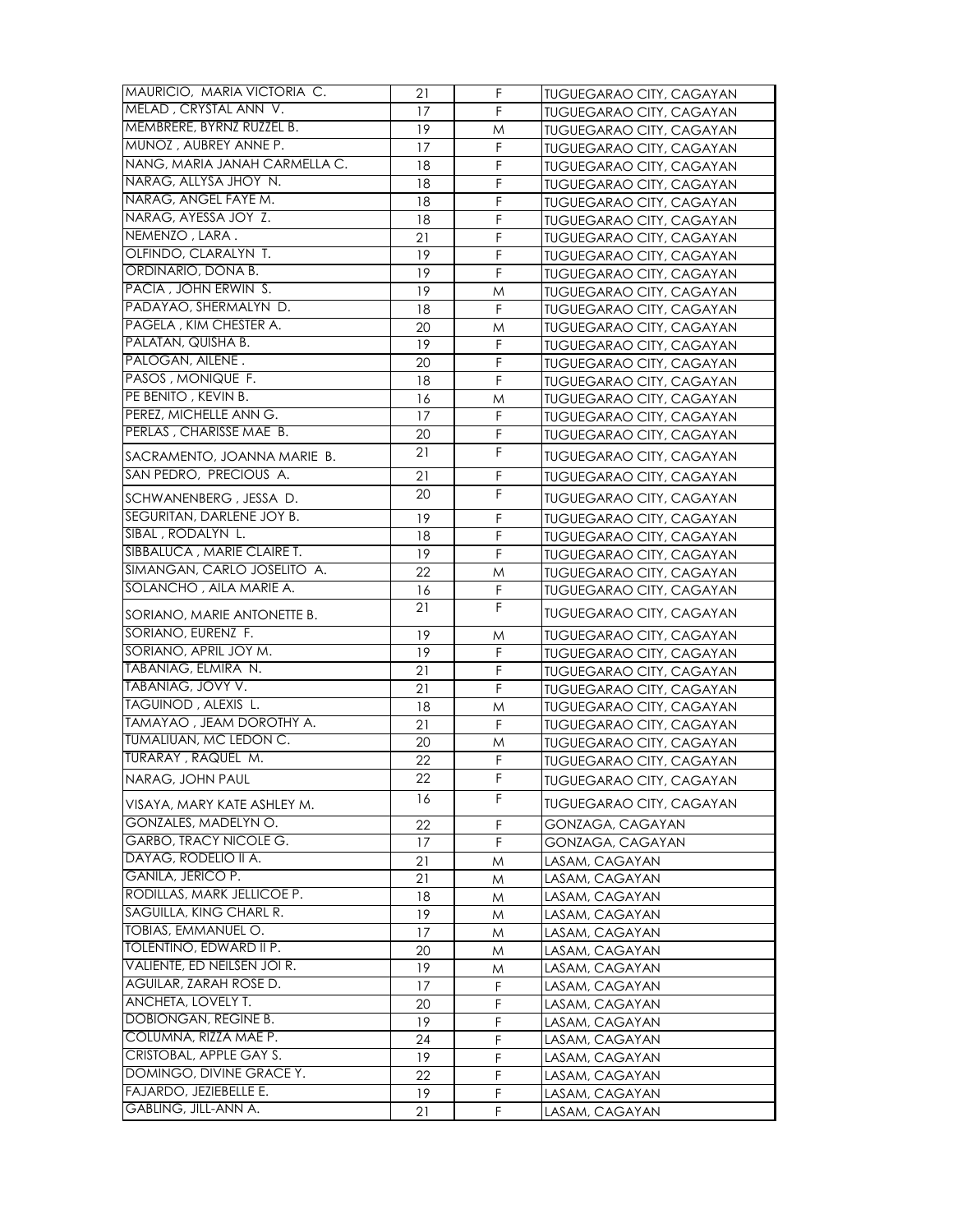| <b>GARCIA, EDMARIE L.</b>        | 18       | F. | LASAM, CAGAYAN  |
|----------------------------------|----------|----|-----------------|
| <b>INOVEJAS, SILVER LOWIN V.</b> | 19       | F  | LASAM, CAGAYAN  |
| PERCIANO, SHARMAINE A.           |          | F  | LASAM, CAGAYAN  |
| <b>TAYAMIN, QUEENIE B.</b>       | 26<br>19 | F  |                 |
| TIBURCIO, ARMIE JANE R.          |          | F  | LASAM, CAGAYAN  |
| ADDATU, JHASPER A.               | 20       |    | LASAM, CAGAYAN  |
| ANTONIO, MYCO JAY P.             | 20       | M  | PIAT, CAGAYAN   |
|                                  | 19       | M  | PIAT, CAGAYAN   |
| <b>BAGGAYAN, JONEL P.</b>        | 19       | M  | PIAT, CAGAYAN   |
| BAYAD, APPLE GRACE M.            | 20       | F  | PIAT, CAGAYAN   |
| <b>BIRAQUIT, JAKE ANGELO T.</b>  | 21       | M  | PIAT, CAGAYAN   |
| BRAVO, BELVIN Y.                 | 22       | M  | PIAT, CAGAYAN   |
| CAPILI, SONIA G.                 | 21       | F  | PIAT, CAGAYAN   |
| CATUBAG, DOMINGO JR S.           | 21       | M  | PIAT, CAGAYAN   |
| ESTRADA, MIKE V.                 | 21       | M  | PIAT, CAGAYAN   |
| FIACO, CATHERINE M.              | 20       | F  | PIAT, CAGAYAN   |
| <b>GUTIERREZ, DERICK V.</b>      | 19       | M  | PIAT, CAGAYAN   |
| IGNACIO, JOHNDAVE P.             | 19       | M  | PIAT, CAGAYAN   |
| LAYUGAN, JOEPIT C.               | 20       | M  | PIAT, CAGAYAN   |
| LEGASPINO, JEAN MARIE            | 18       | F  | PIAT, CAGAYAN   |
| MATARUM, AARON PAUL V.           | 20       | M  | PIAT, CAGAYAN   |
| MONITLLA, INAKI LEE S.           | 23       | M  | PIAT, CAGAYAN   |
| OBBANIA, JOHN PAUL M.            | 19       | M  | PIAT, CAGAYAN   |
| PAGULAYAN, AARON CHARLES N.      | 21       | M  | PIAT, CAGAYAN   |
| PAULINO, WINILYN A.              | 20       | F  | PIAT, CAGAYAN   |
| PIEDAD, FLORIME J.               | 20       | F  | PIAT, CAGAYAN   |
| RIGOR, GEORGIE-ANN S.            | 18       | F  | PIAT, CAGAYAN   |
| <b>VERDADERO, HARRIS ARON</b>    | 19       | M  | PIAT, CAGAYAN   |
| TADENA, MARJUN P.                | 21       | M  | APARRI, CAGAYAN |
| CALLO, MARIBETH P.               | 19       | F  | APARRI, CAGAYAN |
| TAPURO, ROMAR G.                 | 25       | M  | APARRI, CAGAYAN |
| RAGUINDIN, WILMA D.              | 16       | F  | APARRI, CAGAYAN |
| ROMERO, LEBRON JAMES B.          | 17       | M  | APARRI, CAGAYAN |
| <b>UGALINO, ROSEWEL.</b>         | 22       | F  | APARRI, CAGAYAN |
| CELIS, DAPHNIE KAE B.            | 15       | F  | APARRI, CAGAYAN |
| CUIZON, MAYNARD N.               | 15       | M  | APARRI, CAGAYAN |
| ARELLANO, JENIE JANE B.          | 21       | F  | APARRI, CAGAYAN |
| AMANUNCE, RAFAEL A.              | 18       | M  | APARRI, CAGAYAN |
| ALVAREZ, RALPH CEDRIC V.         | 20       | M  | APARRI, CAGAYAN |
| <b>ESCOBAR, CLARISA R.</b>       | 19       | F  | APARRI, CAGAYAN |
| ALVIAR, JM E.                    | 21       | M  | APARRI, CAGAYAN |
| CARBONEL, MIKAEL T.              | 19       | M  | APARRI, CAGAYAN |
| ARCHETA, ANGELIKA A.             | 20       | F. | APARRI, CAGAYAN |
| MAPE, KEVIN BRYAN M.             | 21       | M  | APARRI, CAGAYAN |
| TAMANU, LOINEHT R.               | 25       | F  | APARRI, CAGAYAN |
| DELELIS, PRINCESS JOY M.         | 22       | F  | APARRI, CAGAYAN |
| FURAGGANAN, JEROBIE R.           | 20       | M  | APARRI, CAGAYAN |
| URTIZ, BEVERLY MAE R.            | 19       | F  | APARRI, CAGAYAN |
| AGOTO, MONICA D.                 | 19       | F  | APARRI, CAGAYAN |
| <b>BALAO, KATHERINE M.</b>       | 19       | F  | APARRI, CAGAYAN |
| MACABANGUN, JENIE ROSE S.        | 20       | F  | APARRI, CAGAYAN |
| ESCOBAR, MARK JOHN G.            | 20       | M  | APARRI, CAGAYAN |
| YOMA, RICALAINE L.               | 20       | F  | APARRI, CAGAYAN |
| <b>GAMMAG, JHON ELBERT R.</b>    | 20       | M  | APARRI, CAGAYAN |
| SIRIBAN, LENIE ROSE U.           | 20       | F. | APARRI, CAGAYAN |
| <b>MACUTAY, ROLDAN S.</b>        | 19       | M  | APARRI, CAGAYAN |
| LABBAO, KATE ANN C.              | 18       | F  | APARRI, CAGAYAN |
| PALLAGO, SHIERILYN A.            | 20       | F  | APARRI, CAGAYAN |
| <b>ESLABON, ROSELLE S.</b>       | 20       | F  | APARRI, CAGAYAN |
|                                  |          |    |                 |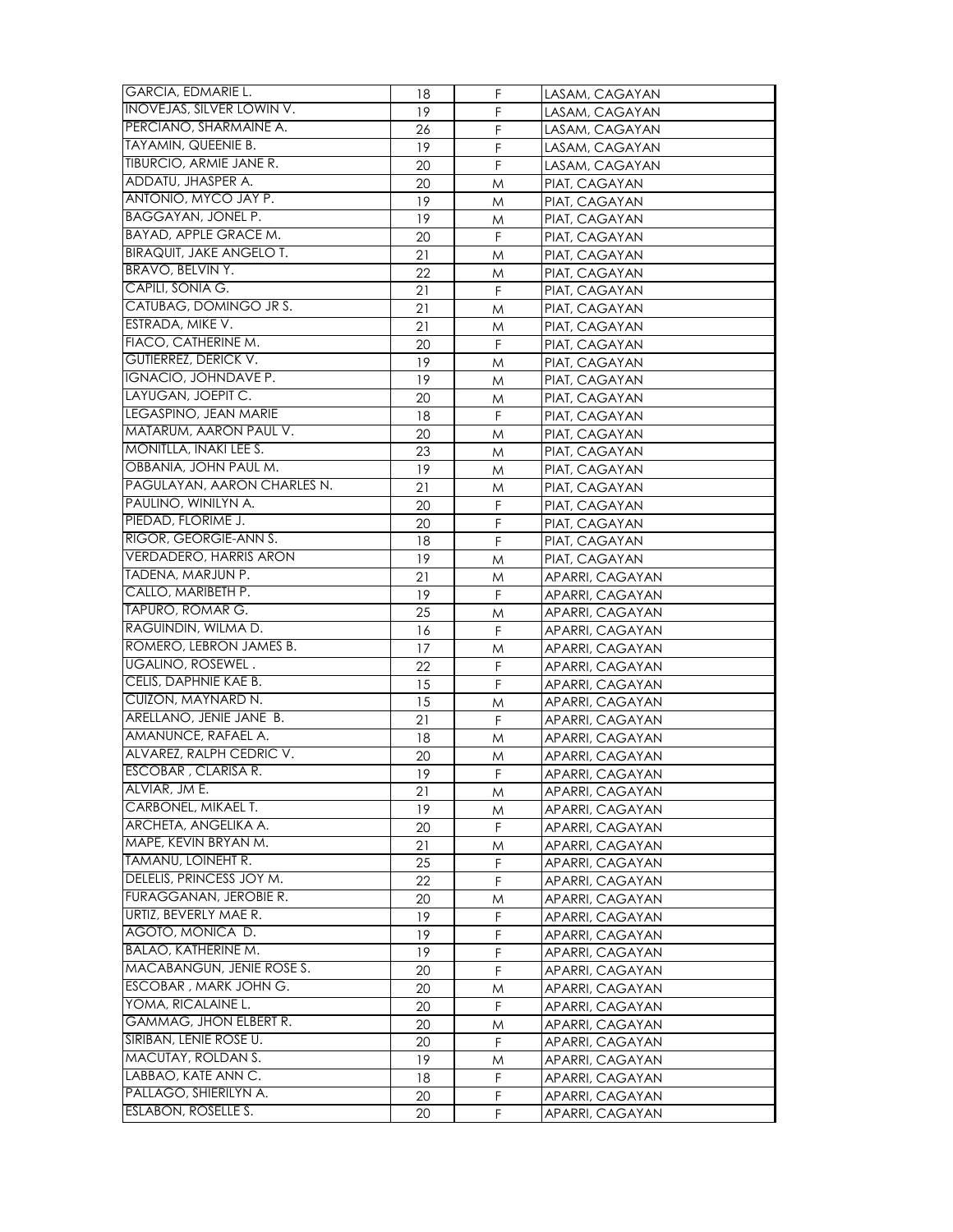| SABOYA, ARJAY S.               | 19 | M | APARRI, CAGAYAN |
|--------------------------------|----|---|-----------------|
| TUMARU, CHARLES JAY P.         | 22 | M | APARRI, CAGAYAN |
| RABOR, CAROL S.                | 21 | F | APARRI, CAGAYAN |
| TUMARU, WYLER JERALD C.        | 19 | M | APARRI, CAGAYAN |
| <b>UMBLAS, STEPHANY F.</b>     | 19 | F | APARRI, CAGAYAN |
| <b>GASPAR, CHRISTIAN G.</b>    | 21 | M | APARRI, CAGAYAN |
| GASPAR, JESSICA C.             | 19 | F | APARRI, CAGAYAN |
| ANTONIO, MARIENELLE P.         | 19 | F | APARRI, CAGAYAN |
| TRISINIO, VIRGILIO III E.      | 22 | M | APARRI, CAGAYAN |
| RAMOS, RENIEL M.               | 19 |   | APARRI, CAGAYAN |
| CABALLA, JHON NICOLE A.        |    | M |                 |
| ANGOLUAN, RONALYN P.           | 20 | M | APARRI, CAGAYAN |
| MALAZZAB, JAYSON G.            | 20 | F | APARRI, CAGAYAN |
| ESPEJO, JAKE ANGELO F.         | 19 | M | APARRI, CAGAYAN |
| ABBATUAN, ANGEL G.             | 19 | M | APARRI, CAGAYAN |
| GAMMAD, ERIKA G.               | 19 | F | APARRI, CAGAYAN |
| FUGABAN, ARVIN JR. P.          | 19 | F | APARRI, CAGAYAN |
|                                | 21 | M | APARRI, CAGAYAN |
| BELTRAN, ALEXIS M.             | 19 | F | APARRI, CAGAYAN |
| OLIVA, ALYSSA O.               | 19 | F | APARRI, CAGAYAN |
| PICHAY, JASFER P.              | 18 | M | APARRI, CAGAYAN |
| ARCE, ADRIAN C.                | 18 | M | APARRI, CAGAYAN |
| NICOLAS, NICA AIRA B.          | 23 | F | APARRI, CAGAYAN |
| CAMPANO, CECILIA U.            | 19 | F | APARRI, CAGAYAN |
| PICHAY, JANINE MAE D.          | 18 | F | APARRI, CAGAYAN |
| FIJER, MARA MAE V.             | 20 | F | APARRI, CAGAYAN |
| ARCE, JOHN ANGELO P.           | 19 | M | APARRI, CAGAYAN |
| GRACIA, ALEC CLIFFORD C.       | 23 | M | APARRI, CAGAYAN |
| MABBUN, SHANE MARIE NICOLE L.  | 19 | F | APARRI, CAGAYAN |
| FELISMENIA, LARRY BOY T.       | 19 | M | APARRI, CAGAYAN |
| GUMARANG, JANCEN MAE M.        | 18 | F | APARRI, CAGAYAN |
| CALATA, KARLA MAE L.           | 21 | F | APARRI, CAGAYAN |
| MANALO, JAMAICA C.             | 21 | F | APARRI, CAGAYAN |
| REYES, KYLA P.                 | 18 | F | APARRI, CAGAYAN |
| MALAZZAB, MARGE GWYNETH A.     | 19 | F | APARRI, CAGAYAN |
| CABRERA, DYHAN JAY A.          | 18 | M | APARRI, CAGAYAN |
| SALINEL, JONATHAN G.           | 20 | M | APARRI, CAGAYAN |
| VISERAL, GRACE M.              | 21 | F | APARRI, CAGAYAN |
| ORTIZ, JEROM R.                | 18 | M | APARRI, CAGAYAN |
| ALBEYES, ELA MAE F.            | 18 | F | APARRI, CAGAYAN |
| MABBUN, MICHAEL A.             | 19 | M | APARRI, CAGAYAN |
| TUMARU, MICHAELA M.            | 18 | F | APARRI, CAGAYAN |
| CALLEJO, MJ A.                 | 19 | M | APARRI, CAGAYAN |
| VASQUEZ, WENDY ANN U.          | 18 | F | APARRI, CAGAYAN |
| <b>BICCAY, RG-LORD C.</b>      | 18 | M | APARRI, CAGAYAN |
| DELA CRUZ, XYRYN JAN A.        | 20 | M | APARRI, CAGAYAN |
| CALANOGA, JOHN JERIC M.        | 19 | M | APARRI, CAGAYAN |
| ACEDO, JOY ENZO N.             | 18 | M | APARRI, CAGAYAN |
| HONRUBA, CHARLES JOHN B.       | 18 | M | APARRI, CAGAYAN |
| <b>GUTRRIEZ, SIAN MARK R.</b>  | 20 | M | APARRI, CAGAYAN |
| LIGUTAN, MARA JOYCE S.         | 20 | F | APARRI, CAGAYAN |
| SEBASTIAN, JHON BRICK Q.       | 20 | M | APARRI, CAGAYAN |
| LABBAO, PRINCESS JOAHNA MAE C. | 20 | F | APARRI, CAGAYAN |
| AGANIO, REXEL M.               | 22 | M | APARRI, CAGAYAN |
| RITA RITA, MARK JOHN P.        | 21 | M | APARRI, CAGAYAN |
| CONSIMIDO, JUNIEBOY P.         | 19 | M | APARRI, CAGAYAN |
| AREOLA, JHOANA ESTRELITA A.    | 19 | F | APARRI, CAGAYAN |
| CABALO, CHARLES CRIS A.        | 20 | M | APARRI, CAGAYAN |
| CULCUL, JAY MARK ANGELO A.     |    | F |                 |
|                                | 18 |   | APARRI, CAGAYAN |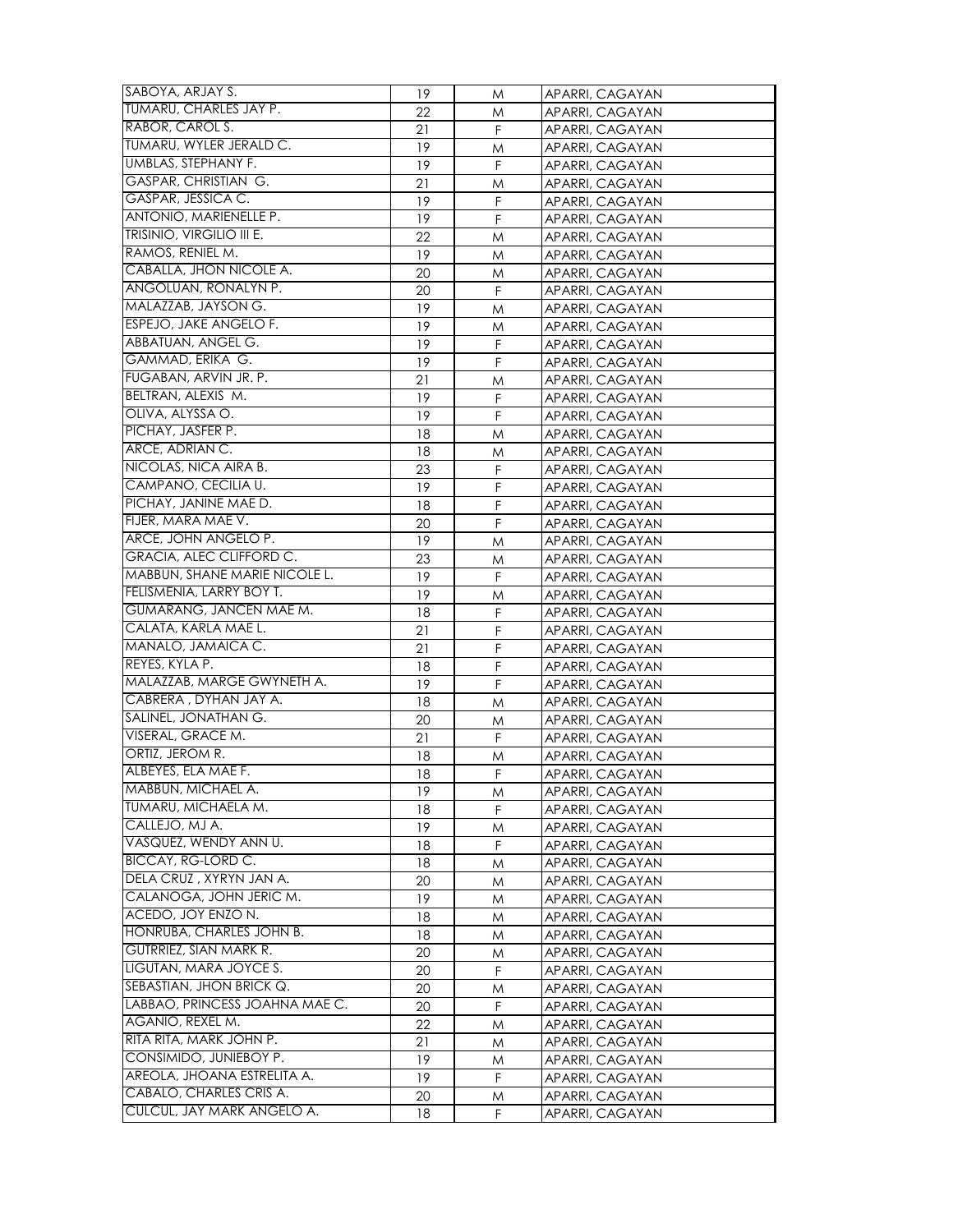| DEL ROSARIO, JOHN GUILLER E.      | 19       | M           | APARRI, CAGAYAN |
|-----------------------------------|----------|-------------|-----------------|
| <b>IBARRA, ROVIE JERICHO V.</b>   | 18       | Μ           | APARRI, CAGAYAN |
| MABBUN, LYKA MAE L.               | 19       | F           | APARRI, CAGAYAN |
| ANCHETA, ANGELICA A.              | 18       | F           | APARRI, CAGAYAN |
| TEPAN, RIZZA MAE P.               | 19       | $\mathsf F$ | APARRI, CAGAYAN |
| <b>ESPIRITU, ADOLOR LOVELY E.</b> |          | F           |                 |
| DELA CRUZ, IVAN C.                | 20<br>19 |             | APARRI, CAGAYAN |
| NORIEGA, RICA MAE A.              |          | Μ           | APARRI, CAGAYAN |
| DADA, LITO C.                     | 20       | F           | APARRI, CAGAYAN |
|                                   | 20       | M           | APARRI, CAGAYAN |
| VILLASANTA, VANESSA IRAH AMOR A.  | 18       | F           | APARRI, CAGAYAN |
| ABBATUAN, JASTINE IVAN M.         | 18       | M           | APARRI, CAGAYAN |
| <b>ESPERGAL, ROY VINCENT A.</b>   | 22       | M           | APARRI, CAGAYAN |
| TAMAYO, BETH P.                   | 22       | F           | APARRI, CAGAYAN |
| <b>BANASTAS, JERICO C.</b>        | 20       | Μ           | APARRI, CAGAYAN |
| NORIEGA, MARIBEL T.               | 20       | F           | APARRI, CAGAYAN |
| TAPURO, MITZIE ANN JANICE A.      | 25       | $\mathsf F$ | APARRI, CAGAYAN |
| CABUSI, CHRISTINE S.              | 19       | F           | APARRI, CAGAYAN |
| ONATE, RACHEL LEIGH B.            | 19       | F           | APARRI, CAGAYAN |
| TEJANO, RICA MAE L.               | 18       | F           | APARRI, CAGAYAN |
| <b>VICENTE, AIRISH JOY S.</b>     | 19       | F           | APARRI, CAGAYAN |
| GOMER, LEA R.                     | 19       | F           | APARRI, CAGAYAN |
| EISMA, GLAIZA R.                  | 19       | F           |                 |
| PESCADOR, BRIAN NEIL C.           |          |             | APARRI, CAGAYAN |
| AGAMATA, JOHN MICHAEL C.          | 20       | M           | APARRI, CAGAYAN |
|                                   | 19       | M           | APARRI, CAGAYAN |
| TAMANU, LYSEL T.                  | 19       | F           | APARRI, CAGAYAN |
| MISADOR, MARIELLE T.              | 18       | F           | APARRI, CAGAYAN |
| UMANDAP, JOZAN S.                 | 20       | M           | APARRI, CAGAYAN |
| VILORIA, ENRICO G.                | 19       | M           | APARRI, CAGAYAN |
| FLORES, JAMAICA D.                | 19       | F           | APARRI, CAGAYAN |
| CARANGUIAN, ANGELENE.             | 19       | F           | APARRI, CAGAYAN |
| ROSALES, JOHN HAROLD C.           | 19       | Μ           | APARRI, CAGAYAN |
| <b>BITAWAG, VINCENT D.</b>        | 19       | Μ           | APARRI, CAGAYAN |
| MABBUN, ERIC L.                   | 20       | M           | APARRI, CAGAYAN |
| ANDRES, JAYSON.                   | 20       | M           | APARRI, CAGAYAN |
| DALUDDUNG, BRIAN JOSEPH O.        | 19       | M           | APARRI, CAGAYAN |
| AGUSTIN, MA. JESSICA M.           | 21       | F           | APARRI, CAGAYAN |
| RIVERA, JUSTINE C.                | 21       | Μ           | APARRI, CAGAYAN |
| NORIEGA, RICA MAE O.              | 19       | F           | APARRI, CAGAYAN |
| ONZA, SKYE M.                     | 25       | F           | APARRI, CAGAYAN |
| TEJANO, JANE P.                   | 19       | F           | APARRI, CAGAYAN |
| TUPAS, JAMILLE M.                 | 18       | M           | APARRI, CAGAYAN |
| CASAUAY, JAMIL T.                 | 25       | M           | APARRI, CAGAYAN |
| <b>JABINES, BERNALIA T.</b>       | 18       | F           | APARRI, CAGAYAN |
| AQUILENA, RHYME D.                | 21       | M           | APARRI, CAGAYAN |
| MALAZZAB, CARLO T.                | 22       | M           | APARRI, CAGAYAN |
| MERAM, LHYN G.                    | 19       | F           | APARRI, CAGAYAN |
| CALATA, NELSON -.                 | 22       | M           | APARRI, CAGAYAN |
| MADRIAGA, KURT DAENIEL S.         | 18       | M           | APARRI, CAGAYAN |
| GUMARANG, CHARMAINE L.            | 18       | F           | APARRI, CAGAYAN |
| CARANGUIAN, ARLYN A.              | 21       | F           |                 |
| PENETRANTE, KIM N.                |          |             | APARRI, CAGAYAN |
| ANDRES, JAY-AR H.                 | 18       | $\mathsf F$ | APARRI, CAGAYAN |
| CASILIAN, CHRISTEL M.             | 16       | M           | APARRI, CAGAYAN |
|                                   | 20       | F           | APARRI, CAGAYAN |
| ANTOLIN, SANDY ANN T.             | 18       | F           | APARRI, CAGAYAN |
| <b>AGBISIT, ALLEN S.</b>          | 18       | Μ           | APARRI, CAGAYAN |
| VIGGAYAN, CYRILLE GHAE M.         | 19       | F           | APARRI, CAGAYAN |
| CARTAGENA, JOY S.                 | 20       | F           | APARRI, CAGAYAN |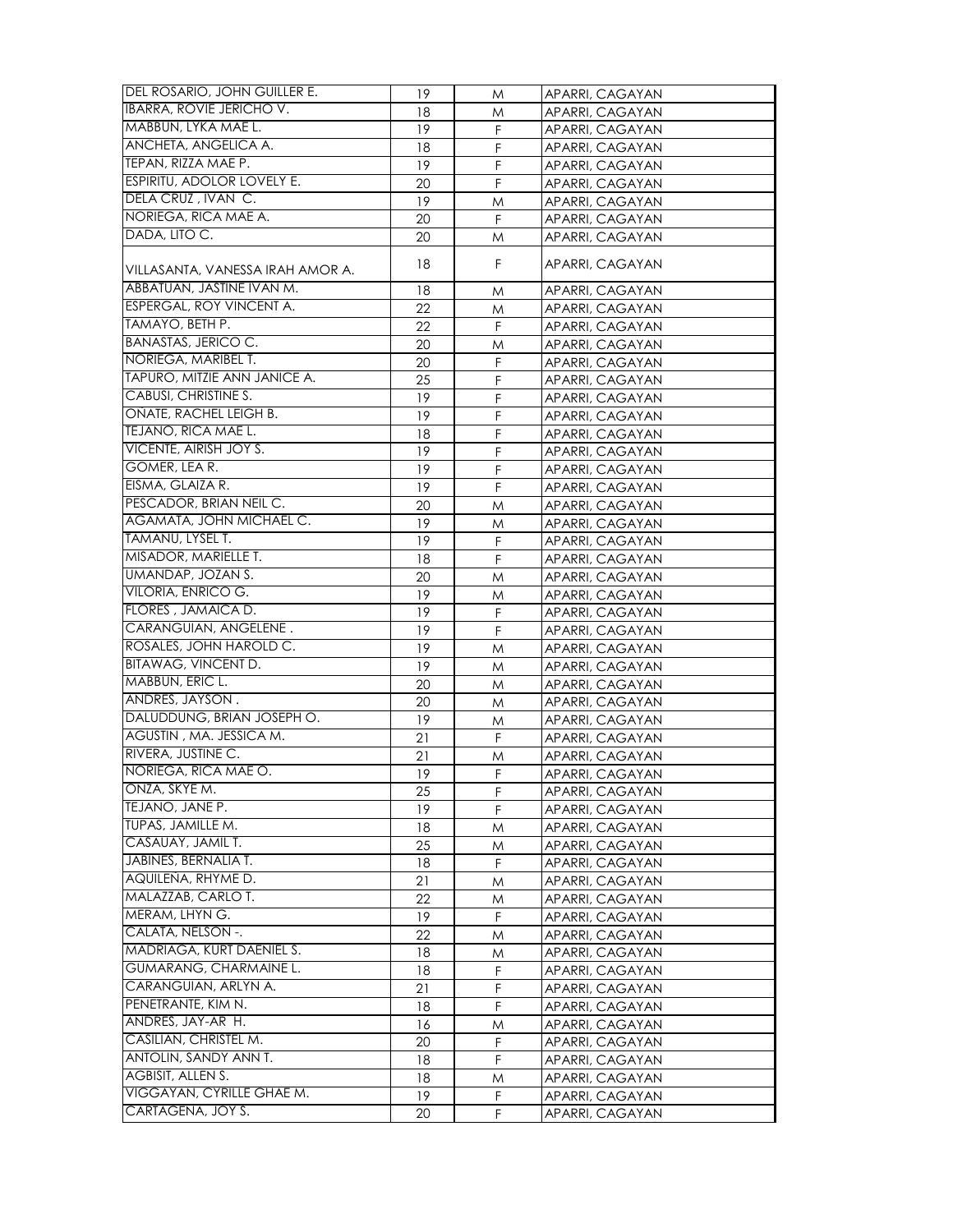| DE LA CRUZ, ANJELENE M.            | 22       | F.     | APARRI, CAGAYAN     |
|------------------------------------|----------|--------|---------------------|
| <b>GONZALES, JHONALYN T.</b>       | 20       | F      | APARRI, CAGAYAN     |
| ALLAG, KRISTINE JOY T.             | 20       | F      | APARRI, CAGAYAN     |
| PAA, RITCHER JAY Q.                | 25       | M      | APARRI, CAGAYAN     |
| RIELO, JOSHUA F.                   | 18       | M      | APARRI, CAGAYAN     |
| PATUBO, NOEL B.                    | 23       | M      | APARRI, CAGAYAN     |
| APOLINARIO, MAY ANN T.             | 22       | F      | APARRI, CAGAYAN     |
| MOSTAZA, ROMARK A.                 | 21       | M      | APARRI, CAGAYAN     |
| ALARIAO, RICA-MAY R.               | 18       | F      | APARRI, CAGAYAN     |
| ALARIAO, MARIZ N.                  | 18       | F      | APARRI, CAGAYAN     |
| COLUMNA, RHEA MAE S.               | 23       | F      |                     |
| LABBAO, JESICA L.                  |          | F      | APARRI, CAGAYAN     |
| SERGUEL, JHON NIKKO M.             | 20<br>18 |        | APARRI, CAGAYAN     |
| LADDARAN, JEFANIE T.               | 18       | Μ<br>F | APARRI, CAGAYAN     |
| GUILLERMO, JOHN PAUL R.            |          |        | APARRI, CAGAYAN     |
| RUATOS, LOVIEMAR P.                | 18       | M<br>F | APARRI, CAGAYAN     |
| LUBBUI, KAYE STEPHANIE NICOLE R.   | 20       |        | APARRI, CAGAYAN     |
|                                    | 18       | F      | APARRI, CAGAYAN     |
| PABLO, EDRELYN G.                  | 20       | F      | APARRI, CAGAYAN     |
| RAGUINDIN, JAY-R R.                | 21       | Μ      | APARRI, CAGAYAN     |
| LESTE, EDWIN JR. A.                | 18       | M      | APARRI, CAGAYAN     |
| SABAN, KIMSHIE R.                  | 19       | F      | APARRI, CAGAYAN     |
| LESTE, LINDA P.                    | 18       | F      | APARRI, CAGAYAN     |
| <b>BARCARSE, ABIGAIL L.</b>        | 21       | F      | APARRI, CAGAYAN     |
| <b>GREGORIO, CHARLOTTE JANE A.</b> | 19       | F      | APARRI, CAGAYAN     |
| DANAO, JHOVELYN A.                 | 19       | F      | APARRI, CAGAYAN     |
| DIONSON, HARVEY JAMES F.           | 18       | M      | APARRI, CAGAYAN     |
| CAMPOS, HAZELYN JOI D.             | 20       | F      | APARRI, CAGAYAN     |
| <b>TUSCANO, JEVIE G.</b>           | 20       | F      | APARRI, CAGAYAN     |
| <b>BALAO, DANICA PRITZ S.</b>      | 19       | F      | APARRI, CAGAYAN     |
| CORTEZ, JOULE NIANNE M.            | 19       | M      | APARRI, CAGAYAN     |
| DE OCAMPO, MARK STEVEN P.          | 17       | M      | APARRI, CAGAYAN     |
| UMANGAY, JUN ERICK R.              | 21       | M      | APARRI, CAGAYAN     |
| OLIVAS, COLEEN JOY T.              | 21       | F      | APARRI, CAGAYAN     |
| <b>ENAYO, SING-SING G.</b>         | 26       | F      | APARRI, CAGAYAN     |
| RIVERA, RICO L.                    | 26       | M      | APARRI, CAGAYAN     |
| ENAYO, MARILOU L.                  | 21       | F      | APARRI, CAGAYAN     |
| ARIMATEA, PRINCESS MAE T.          | 20       | F      | APARRI, CAGAYAN     |
| <b>COSTALES, AIRA B.</b>           | 18       | F      | APARRI, CAGAYAN     |
| PALATTAO, MARITES C.               | 18       | F      | APARRI, CAGAYAN     |
| <b>FUGABAN, CRISSY KIANA A.</b>    | 19       | F      | APARRI, CAGAYAN     |
| BERBANO, CHARILYN C.               | 19       | F      | APARRI, CAGAYAN     |
| AQUINO, CRISLY-MAE ANN -.          | 21       | F      | APARRI, CAGAYAN     |
| HERMOSA, TRISHA AIONY C.           | 19       | F      | APARRI, CAGAYAN     |
| MAGUDDATU, DAVE KEIL -.            | 20       | M      | APARRI, CAGAYAN     |
| TAGUBA, JECOLIAH IDA -.            | 17       | F      | APARRI, CAGAYAN     |
| SERONA, MARVELYN F.                | 26       | F      | APARRI, CAGAYAN     |
| PAJEL, ERIKA C.                    | 18       | F      | APARRI, CAGAYAN     |
| URSULUM, MICO JAMES B.             | 19       | M      | APARRI, CAGAYAN     |
| MABBUN, DONALD JOHN B.             | 20       | M      | APARRI, CAGAYAN     |
| ARELLANO, JOSHUA Q.                | 19       | M      | APARRI, CAGAYAN     |
| LUBBUI, MARK ANTHONY J.            | 18       | M      | APARRI, CAGAYAN     |
| VARGAS, LORDY JADE N.              | 20       | F      | APARRI, CAGAYAN     |
| MANZANO, AARON RUSSEL L.           | 18       |        |                     |
| ESTRADA, ZAIKA S.                  |          | Μ<br>F | APARRI, CAGAYAN     |
| Agabin, Mary Jane B.               | 21       |        | APARRI, CAGAYAN     |
| Allam, Ruffamae D.                 | 18       | F      | PEÑABLANCA, CAGAYAN |
| Allam, John Angelo M.              | 21       | F      | PENABLANCA, CAGAYAN |
| Allata, Jayson B.                  | 17       | M      | PENABLANCA, CAGAYAN |
|                                    | 18       | M      | PENABLANCA, CAGAYAN |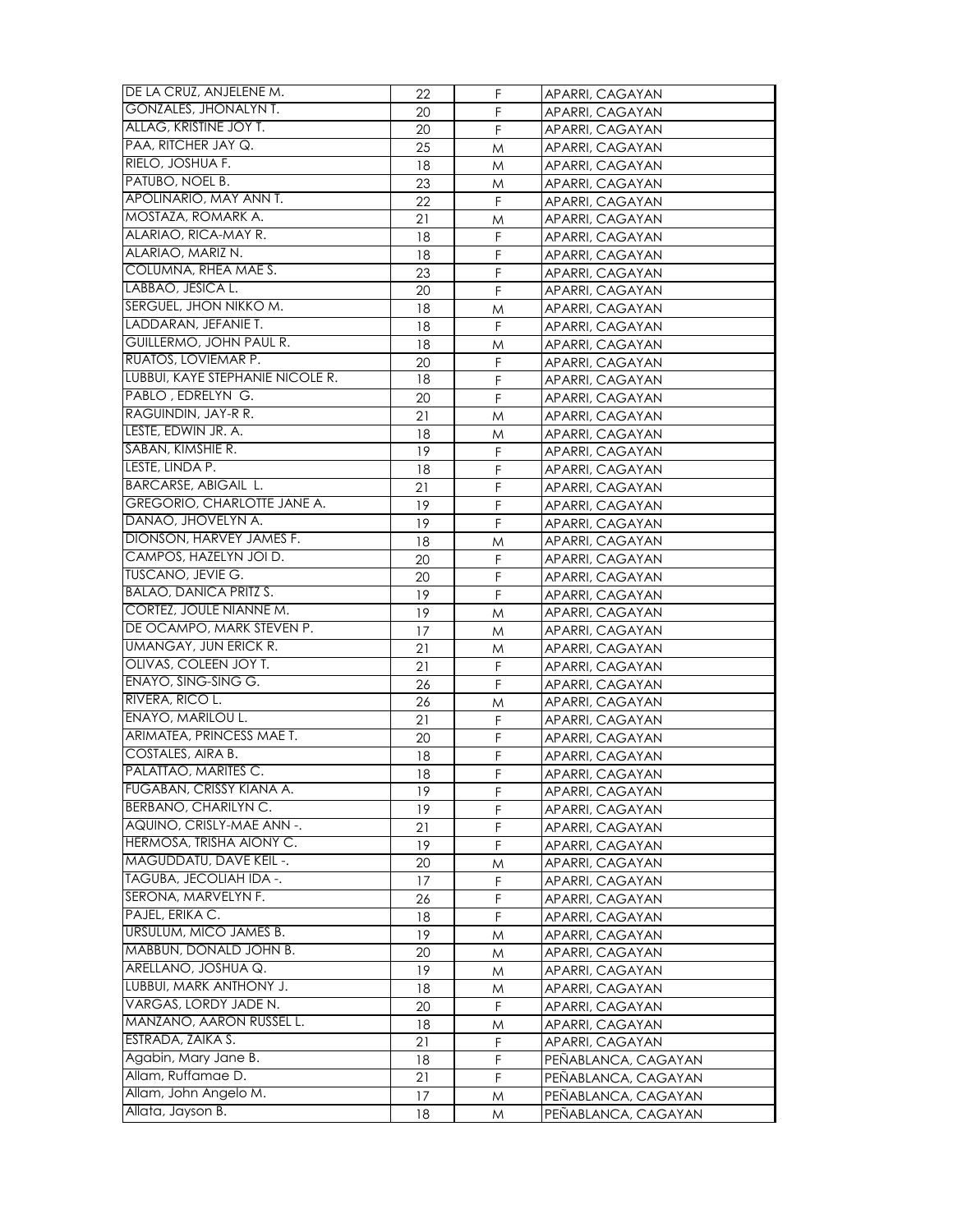| Baccay, Gayle Anne B.                                            | 17       | F      | PEÑABLANCA, CAGAYAN                       |
|------------------------------------------------------------------|----------|--------|-------------------------------------------|
| Baccay, Jaymark D.                                               | 15       | M      | PEÑABLANCA, CAGAYAN                       |
| Bacud, Joana C.                                                  | 18       | F      | PEÑABLANCA, CAGAYAN                       |
| Balubal, Rosemarie B.                                            | 17       | F      | PEÑABLANCA, CAGAYAN                       |
| Cagurungan, Riza Mae R.                                          | 17       | F      | PEÑABLANCA, CAGAYAN                       |
| Danao, Jaylord D.                                                | 17       | M      | PEÑABLANCA, CAGAYAN                       |
| Dichoson, Nicole Audrey D.                                       | 21       | F      | PEÑABLANCA, CAGAYAN                       |
| Elchico, Milagros Q.                                             | 28       | F      | PEÑABLANCA, CAGAYAN                       |
| Lacambra, Gillian T.                                             | 15       | F      | PEÑABLANCA, CAGAYAN                       |
| Libunao, Christine B.                                            | 17       | F      | PEÑABLANCA, CAGAYAN                       |
| Mariela, Joshua D.                                               | 17       | M      | PEÑABLANCA, CAGAYAN                       |
| Melad, Aiza S.                                                   | 17       | F      | PEÑABLANCA, CAGAYAN                       |
| Panaga, Randolph S.                                              | 16       | M      | PENABLANCA, CAGAYAN                       |
| Quilang, Maricel B.                                              | 18       | F      | PEÑABLANCA, CAGAYAN                       |
| Suyu, Ana Marie C.                                               | 18       | F      | PEÑABLANCA, CAGAYAN                       |
| Suyu, Jessabel R.                                                | 15       | F      | PEÑABLANCA, CAGAYAN                       |
| Suyu, Josef Leoniv B.                                            | 15       | M      | PEÑABLANCA, CAGAYAN                       |
| Taguibao, Samantha Nicole B.                                     | 15       | F      | PEÑABLANCA, CAGAYAN                       |
| PIZARRO, KING HARDEE II Z.                                       | 19       | M      | BAGGAO, CAGAYAN                           |
| DELA CRUZ, FIONA P.                                              | 19       | F      | BAGGAO, CAGAYAN                           |
| OGCANG, BRIX A.                                                  | 19       | M      | <b>BAGGAO, CAGAYAN</b>                    |
| <b>BALGANION, ALDWIN C.</b>                                      | 19       | M      | BAGGAO, CAGAYAN                           |
| LOPEZ, KRISTLE JOY C.                                            | 17       | F      | BAGGAO, CAGAYAN                           |
| <b>BURQUILLO, CARLO B.</b>                                       | 21       | Μ      | BAGGAO, CAGAYAN                           |
| SORIANO, MAYBEL T.                                               | 19       | F      | BAGGAO, CAGAYAN                           |
| JOSE, NATHANIEL JEOFFREY C.                                      | 15       | M      | BAGGAO, CAGAYAN                           |
| MARTIN, BON ANDRE L.                                             | 19       | M      | BAGGAO, CAGAYAN                           |
| <b>BALDOS, JOHN CARLO M.</b>                                     | 19       |        | BAGGAO, CAGAYAN                           |
| BATANG, RHEYALYN P.                                              |          | M      | BAGGAO, CAGAYAN                           |
| MANZANO, CHRICET B.                                              | 16<br>23 | F<br>F | BAGGAO, CAGAYAN                           |
| NATIVIDAD, AIKA CRISTINA C.                                      |          |        | BAGGAO, CAGAYAN                           |
| CONTILLO, JAYBEE R.                                              | 18       | F      | BAGGAO, CAGAYAN                           |
| DILLA, EMARICK D.                                                | 17       | M<br>F |                                           |
| <b>AGUINALDO, REDEN O.</b>                                       | 20       |        | BAGGAO, CAGAYAN                           |
| PASION, DENVER A.                                                | 18       | M      | BAGGAO, CAGAYAN                           |
| JAVIER, DALVIN R.                                                | 19       | M      | BAGGAO, CAGAYAN                           |
| <b>TEJERO, BABY GRACE M.</b>                                     | 19       | F      | BAGGAO, CAGAYAN                           |
| DANAO, DENNIS P.                                                 | 17<br>20 | F      | BAGGAO, CAGAYAN<br><b>BAGGAO, CAGAYAN</b> |
| TUMANENG, KENT KENNEDY D.                                        |          | M      |                                           |
| LOPEZ, JOHN MICHAEL B.                                           | 21       | M      | BAGGAO, CAGAYAN                           |
| CABRERA, JOHN KENNETH T.                                         | 20       | M      | BAGGAO, CAGAYAN                           |
| ACBANG, JAYLYN A.                                                | 22<br>20 | M<br>F | BAGGAO, CAGAYAN                           |
| MANDING, GRETCHEN B.                                             |          |        | BAGGAO, CAGAYAN                           |
| SAGALON, MICHAELLA V.                                            | 17       | F      | BAGGAO, CAGAYAN                           |
| ATABAY, IAN VINCENT D.                                           | 15       | F      | TUAO, CAGAYAN                             |
| DELA CRUZ, FE ANTONETTE C.                                       | 19       | M      | <b>TUAO, CAGAYAN</b>                      |
| PAMITTAN, JOHN MARK B.                                           | 17       | F      | <b>TUAO, CAGAYAN</b>                      |
| DOLORES, DANIELLE M.                                             | 17       | M      | <b>CAGAYAN</b>                            |
| CARANGUIAN, FRANCIS KAYE J.                                      | 16       | M      | <b>TUAO, CAGAYAN</b>                      |
| RAMOS, KATRINA CELINE P.                                         | 19       | F      | <b>TUAO, CAGAYAN</b>                      |
|                                                                  | 16       | F      | <b>TUAO, CAGAYAN</b>                      |
| <b>BATANG, GIOVANI D.</b>                                        | 20       | M      | TUAO, CAGAYAN                             |
| MAR, LORD ALLEN.<br>ENCOLLADO, BRENDA S.                         | 16       | M      | TUAO, CAGAYAN                             |
| MORILLO, AILEEN MAE Z.                                           | 18       | F      | TUAO, CAGAYAN                             |
|                                                                  | 18       | F      | <b>TUAO, CAGAYAN</b>                      |
| DOLORES, ARIEL G.<br><b>BATANG, JHUN MACLIN B.</b>               | 21       | M      | <b>TUAO, CAGAYAN</b>                      |
|                                                                  | 21       | M      | TUAO, CAGAYAN                             |
| <b>BURUCANY, PAUL JERICO T.</b><br><b>BUENAVENTURA, MEIJI C.</b> | 17       | M      | <b>TUAO, CAGAYAN</b>                      |
|                                                                  | 21       | F.     | <b>TUAO, CAGAYAN</b>                      |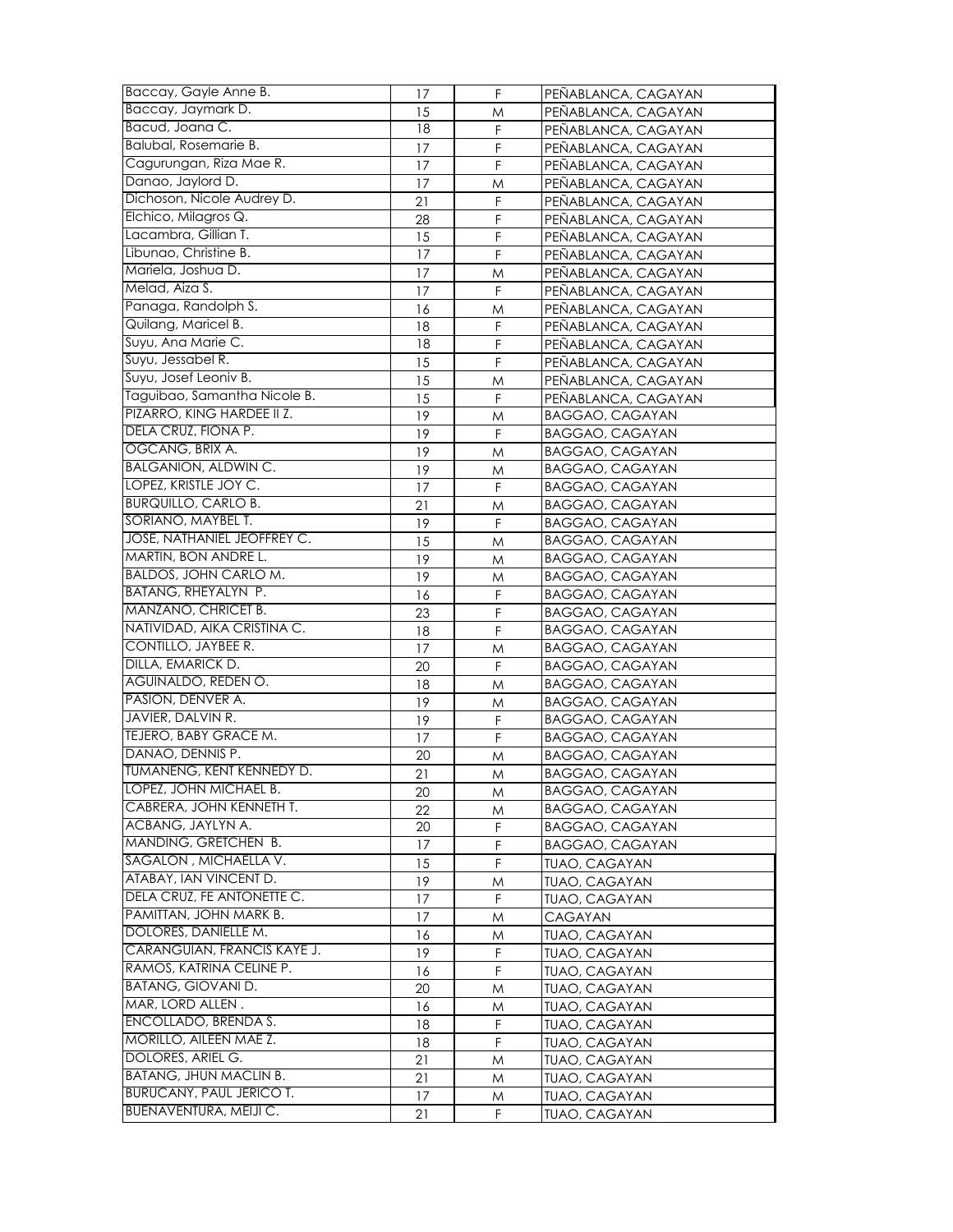| BENITO, BREN DALE L.           | 15       | M      | TUAO, CAGAYAN                            |
|--------------------------------|----------|--------|------------------------------------------|
| GONZALES, ALIZAH R.            | 21       | F.     | <b>TUAO, CAGAYAN</b>                     |
| GUZMAN, GIAN PABLO B.          | 18       | M      | <b>TUAO, CAGAYAN</b>                     |
| LAUAGAN, JUSTINE KENNETH C.    | 15       | M      | TUAO, CAGAYAN                            |
| TAGUINOD, CHERISA A.           | 20       | F      | <b>TUAO, CAGAYAN</b>                     |
| MATEO, REGINE A.               | 19       | F      | <b>TUAO, CAGAYAN</b>                     |
| TALIPING, NICA AIRA A.         | 20       | F      | <b>TUAO, CAGAYAN</b>                     |
| PAMITTAN, MYRA F.              | 19       | F      | TUAO, CAGAYAN                            |
| DILLIG, CHESTER JOHN M.        | 16       | M      | <b>TUAO, CAGAYAN</b>                     |
| CHAVENTE, ANTHONY BRYANT B.    | 15       | M      | TUAO, CAGAYAN                            |
| FONTILLAS, KEITH CHRISGEL S.   | 20       | F      | ALLACAPAN, CAGAYAN                       |
| CABANES, JESSICA B.            | 18       | F      | ALLACAPAN, CAGAYAN                       |
| ALFARO, LORAINE C.             | 18       | F      | ALLACAPAN, CAGAYAN                       |
| VILORIA, ANGEL MAE A.          | 18       | F      | ALLACAPAN, CAGAYAN                       |
| RABANAL, DEVORAH M.            | 20       | F      | ALLACAPAN, CAGAYAN                       |
| GALLARDO, MARK DAVID O.        | 17       | M      | ALLACAPAN, CAGAYAN                       |
| GALLARDO, RAMIL, JR. J.        | 17       | M      | ALLACAPAN, CAGAYAN                       |
| PESCADOR, WILFRED T.           | 18       | M      | ALLACAPAN, CAGAYAN                       |
| VILORIA, CHRISTIAN JAY A.      | 17       | M      | ALLACAPAN, CAGAYAN                       |
| <b>BUENO, JOHN MICHEL G.</b>   | 18       | M      | ALLACAPAN, CAGAYAN                       |
| GUDDARAN, SONNY, JR. B.        | 21       | M      | ALLACAPAN, CAGAYAN                       |
| RUMBAOA, RICK M.               | 21       | M      | ALLACAPAN, CAGAYAN                       |
| GABA, ERLYN A.                 | 18       | F      | ALLACAPAN, CAGAYAN                       |
| ALFONSO, JAMAICA D.            | 16       | F      | ALLACAPAN, CAGAYAN                       |
| RAMOS, AR-JAY O.               | 21       | M      | ALLACAPAN, CAGAYAN                       |
| MARTINEZ, ROSEJANE T.          | 17       | F      |                                          |
| PIMENTEL, LOV AUSTINE P.       | 20       | F      | ALLACAPAN, CAGAYAN<br>ALLACAPAN, CAGAYAN |
| REYNOSO, CARISSA B.            |          | F      |                                          |
| PAGUIRIGAN, ALMAN, II G.       | 17       |        | ALLACAPAN, CAGAYAN                       |
| <b>BIRAQUIT, CYDUCINE D.</b>   | 16<br>16 | M<br>M | ALLACAPAN, CAGAYAN                       |
| ANTONIO, KYLA CAMILLE ANGEL A. | 18       | F      | ALLACAPAN, CAGAYAN                       |
| TALOZA, YNANN NOIVEIN B.       | 17       | M      | ALLACAPAN, CAGAYAN<br>ALLACAPAN, CAGAYAN |
| <b>BALISI, FREDY ROSE B.</b>   | 18       | M      | ALLACAPAN, CAGAYAN                       |
| EDUBA, JOHN WAYNE T.           | 24       | M      |                                          |
| TENEDOR, KING JULIUS J.        | 22       |        | ALLACAPAN, CAGAYAN                       |
| ALMAZAN, JHOANNA S.            | 21       | M<br>F | ALLACAPAN, CAGAYAN<br>ALLACAPAN, CAGAYAN |
| QUILLOPA, JOLAICA.             | 15       | F      | ALLACAPAN, CAGAYAN                       |
| VALENCIA, JANINE R.            | 18       | F      | ALLACAPAN, CAGAYAN                       |
| GUILLERMO, JENNIFER M.         | 20       | F      | ALLACAPAN, CAGAYAN                       |
| VILLACILLO, DIVINE ANGEL M.    |          | F      |                                          |
| COLUMNA, CECILLE T.            | 21       | F      | ALLACAPAN, CAGAYAN                       |
| RIVERA, ALYSSA DOMINIQUE S.    | 16<br>16 | F      | ALLACAPAN, CAGAYAN<br>ALLACAPAN, CAGAYAN |
| ARELLANO, MA. PAULYN N.        | 15       | F      | ALLACAPAN, CAGAYAN                       |
| GADUYON, JARED CLYDE T.        |          |        |                                          |
| VILLEGAS, JOYLYN.              | 15       | M<br>F | ALLACAPAN, CAGAYAN<br>ALLACAPAN, CAGAYAN |
| ANAGARAN, HANNA CAMILLE.       | 18       | F      |                                          |
| PAET, CLIFFORD R.              | 17       |        | ALLACAPAN, CAGAYAN                       |
| RIGOR, XYMON R.                | 18       | M      | ALLACAPAN, CAGAYAN                       |
| AGCAOILI, PERL DONNA JOYCE I.  | 20       | M      | ALLACAPAN, CAGAYAN                       |
| DELA CRUZ, MA. DANIELLE B.     | 18       | F<br>F | ALLACAPAN, CAGAYAN                       |
| VILLANUEVA, DEXTER B.          | 17       |        | ALLACAPAN, CAGAYAN                       |
| COLLADO, LOWELYN B.            | 27       | M      | ALLACAPAN, CAGAYAN                       |
| <b>INAY, CHRISTIAN M.</b>      | 19       | F      | ALLACAPAN, CAGAYAN                       |
| RAFUL, SHAIRA MAE.             | 17       | M      | ALLACAPAN, CAGAYAN                       |
| JOVE, KEVIN JOHN T.            | 20       | F      | ALLACAPAN, CAGAYAN                       |
| SANTILLAN, JESON A.            | 19       | M      | ALLACAPAN, CAGAYAN                       |
| UTANES, AUBREY D.              | 19       | M      | ALLACAPAN, CAGAYAN                       |
| RAGASA, KATHLEEN D.            | 15       | F<br>F | ALLACAPAN, CAGAYAN                       |
|                                | 20       |        | ALLACAPAN, CAGAYAN                       |